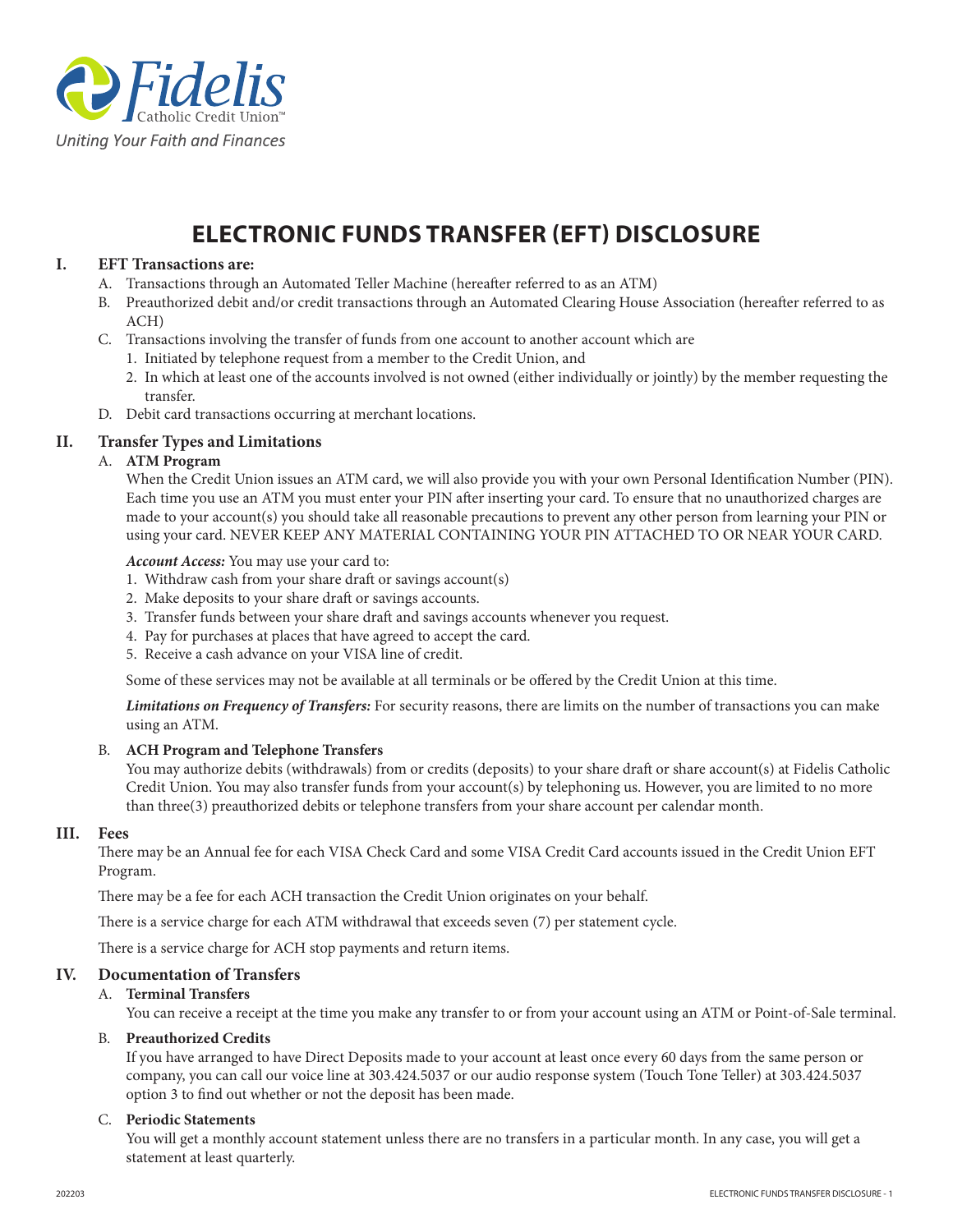# **V. Your Liability for Unauthorized Transactions**

Tell us AT ONCE if you believe your card has been lost or stolen. Telephoning is the best way of keeping your possible losses down. You could lose all the money in your account plus your maximum overdraft line of credit. If you tell us within 2 business days, you can lose no more than \$50 if someone uses your card without your permission.

If you do NOT tell us within 2 business days after you learn of the loss or theft of your card, and we can prove we could have stopped someone from using your card without your permission if you had told us, you could lose as much as \$500.

Also, if your statement shows transfers that you did not make, tell us at once. If you do not tell us within 60 days after the statement was mailed to you, you may not get back any money you lost after the 60 days if we can prove that we could have stopped someone from taking the money if you had told us in time.

If a good reason kept you from telling us, we will extend the time periods.

### **VI. Right to Stop Payment and Procedure for Doing So**

#### A. **Stop payments apply only to preauthorized debits/credits through the ACH program**

If you have told us in advance to make regular payments out of your account, you can stop any of these payments. Here's how:

Call us at: 303.424.5037

Or write us at: Fidelis Catholic Credit Union, P.O. Box 547, Arvada, CO 80001

in time for us to receive your request 3 business days or more before the payment is scheduled to be made. If you call, we may also require you to put your request in writing and get it to us within 14 days after you call. We will charge you a fee for each stop payment order you give.

### B. **Notice of varying amounts**

If these regular payments may vary in amount, the person you are going to pay will tell you, 10 days before each payment, when it will be made and how much it will be. You may choose instead to get this notice only when the payment would differ by more than a certain amount from the previous payment, or when the amount would fall outside certain limits that you set.

### C. **Liability for failure to stop payment of preauthorized transfer**

If you order us to stop one of these payments 3 business days or more before the transfer is scheduled, and we do not do so, we will be liable for your losses or damages. If we do not complete a transfer to or from your account on time or in the correct amount according to our agreement with you, we will be liable for your losses or damages. However, there are some exceptions. We will not be liable, for instance

- 1. If, through no fault of ours, you do not have enough money in your account to make the transfer.
- 2. If the transfer would go over the credit limit on your overdraft line.
- 3. If the Automated Teller Machine where you are making the transfer does not have enough cash.
- 4. If the system was not working properly and you knew about the breakdown when you started the transfer.
- 5. If circumstances beyond our control (such as fire or flood) prevent the transfer, despite reasonable precautions that we have taken.
- 6. There may be other exceptions stated in our agreement with you.

## **VII. Business Days**

For purposes of these disclosures, our business days are Monday through Friday. Holidays are not included.

### **VIII. Confidentiality**

We will not disclose information to third parties about your account or the transfers you make:

- 1. Where it is necessary for completing transfers, or
- 2. In order to verify the existence and condition of your account for a third party, such as a credit bureau or merchant, or
- 3. In order to comply with government agency or court orders, or
- 4. If you give us your written permission

### **IX. Contact in Event of Unauthorized Transfer**

If you believe you card has been lost or stolen or that someone has transferred or may transfer money from your account without your permission:

Call us at: 303.424.5037

Or write us at: Fidelis Catholic Credit Union, P.O. Box 547, Arvada, CO 80001

## **IF YOU DISCOVER YOUR CARD HAS BEEN LOST OR STOLEN AFTER BUSINESS HOURS, PLEASE CALL:**

For the VISA Classic Credit Cards (blue card): 1.800.237.6211

For the VISA Gold Credit Cards (gold card): 1.800.237.8211

For the VISA Check Cards (burgundy card): 1.800.854.6219

For the ATM Access Cards (ivory card): 1.800.854.6219